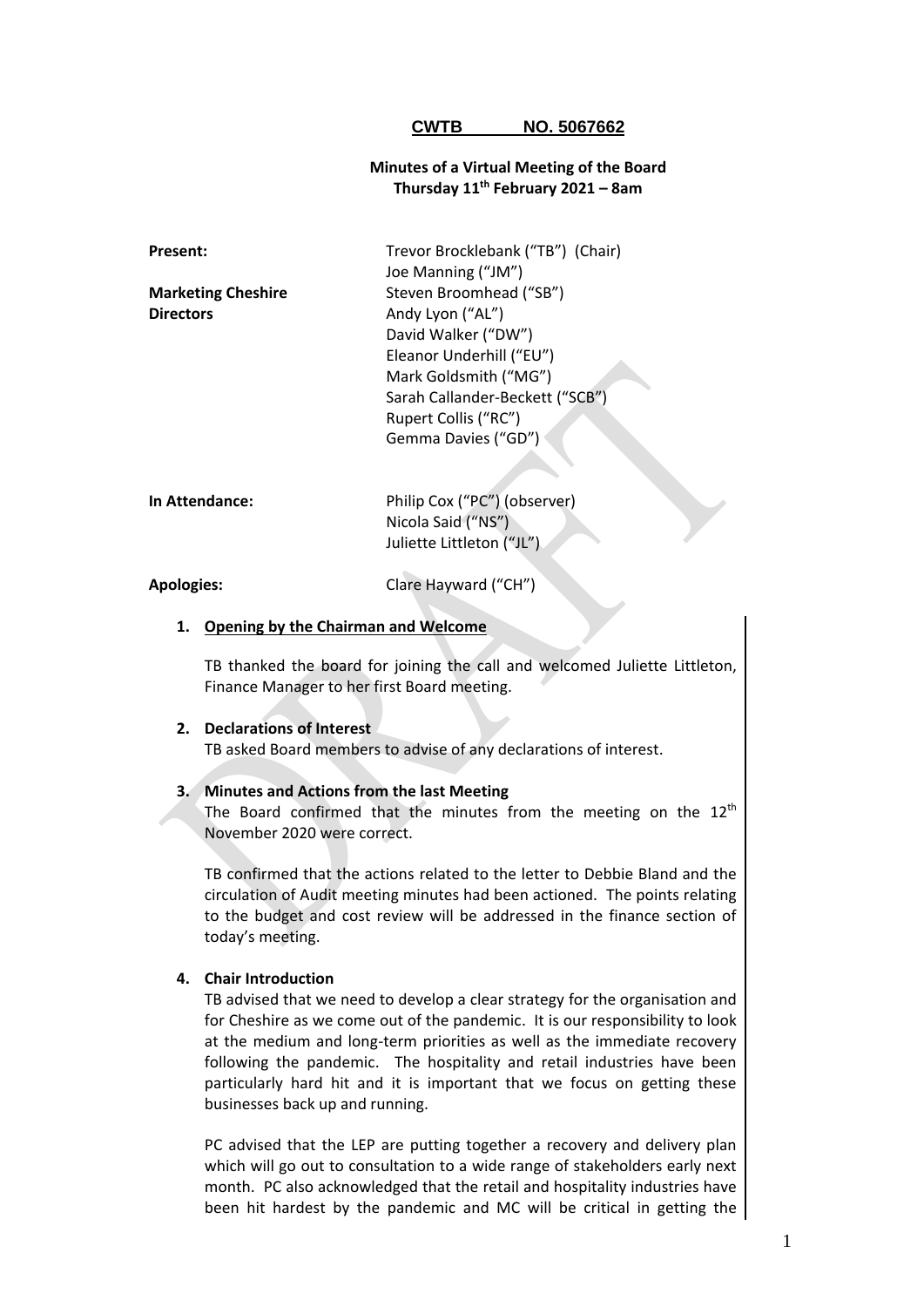| hospitality and Visitor Economy up and running again. With a lot of retail<br>businesses being brought online there is a need to review what the city<br>centres and high streets will look like going forward and where the retail<br>workers are going to find work.                                                                                                                             |                            |
|----------------------------------------------------------------------------------------------------------------------------------------------------------------------------------------------------------------------------------------------------------------------------------------------------------------------------------------------------------------------------------------------------|----------------------------|
| GD referred to the Savills reimagining document and advised that the council<br>are in discussions with the key stakeholders regarding the future of retail and<br>what role the public sector can play in this.                                                                                                                                                                                   |                            |
| TB stated that with such a broad remit there is a need for the Board to decide<br>what we will deliver on over the next few years. We cannot do everything so<br>should concentrate on one or two things that we can do really well that will<br>make a difference.                                                                                                                                |                            |
| It was agreed that the Board should have a strategy day to discuss this further<br>and agree our vision, values and mission once we have recruited our new<br>board members - action SP to look at potential dates in a month's time.                                                                                                                                                              | <b>Action SP</b>           |
| EU stated that it would be useful in advance of the strategy day to pull<br>together the best practice from other DMOs and Visitor Information Centres<br>to see how they promote themselves. SCB advised VB give a prize for the best<br>VIC in the country therefore could be worthwhile to review what the winners<br>have done - action JM/NS to review, include international DMOs.           | <b>Action</b><br>JM/NS     |
| SCB stated that MC will have a very big role to play in the safe reopening of<br>accommodation providers. It was agreed that international holidays may not<br>go ahead this year therefore it will be important to market Cheshire and<br>Warrington as a holiday destination.                                                                                                                    |                            |
| To ensure we align our messaging it was questioned whether we have an<br>understanding of what visitors are looking for. NS advised that a trends and<br>sentiments session is taking place on Monday with the DC Network. NS will<br>pull together learnings from this session.                                                                                                                   | <b>Action</b><br><b>NS</b> |
| EU advised that the NT are almost looking at reverse marketing so that that<br>the NT are not overwhelmed. NS stated that we could make an incremental<br>difference by positioning offers that will not be in as much demand.                                                                                                                                                                     |                            |
| SCB stated that as we begin to open up there is an opportunity to dovetail<br>into the LEP's initiative regarding youth employment, as there will be a big<br>requirement for seasonal support.                                                                                                                                                                                                    |                            |
| AL questioned if there is a piece of work, we could do based around<br>promoting C&W as a place to relocate to. There are also concerns that<br>university students will move out of the area to access employment. TB<br>agreed and stated that we need to create opportunities to keep graduates in<br>the area, perhaps look at retraining options to move from retail to hospitality<br>roles. |                            |
| SCB stated that we have great resource with the Colleges, is there a way we<br>can tie into this to create an online learning short course to get local people<br>trained up to work in the hospitality industry.                                                                                                                                                                                  |                            |
| AL stated that the FE Colleges will require funding to do this, may cause issues<br>if the course has no qualification at the end of it.                                                                                                                                                                                                                                                           |                            |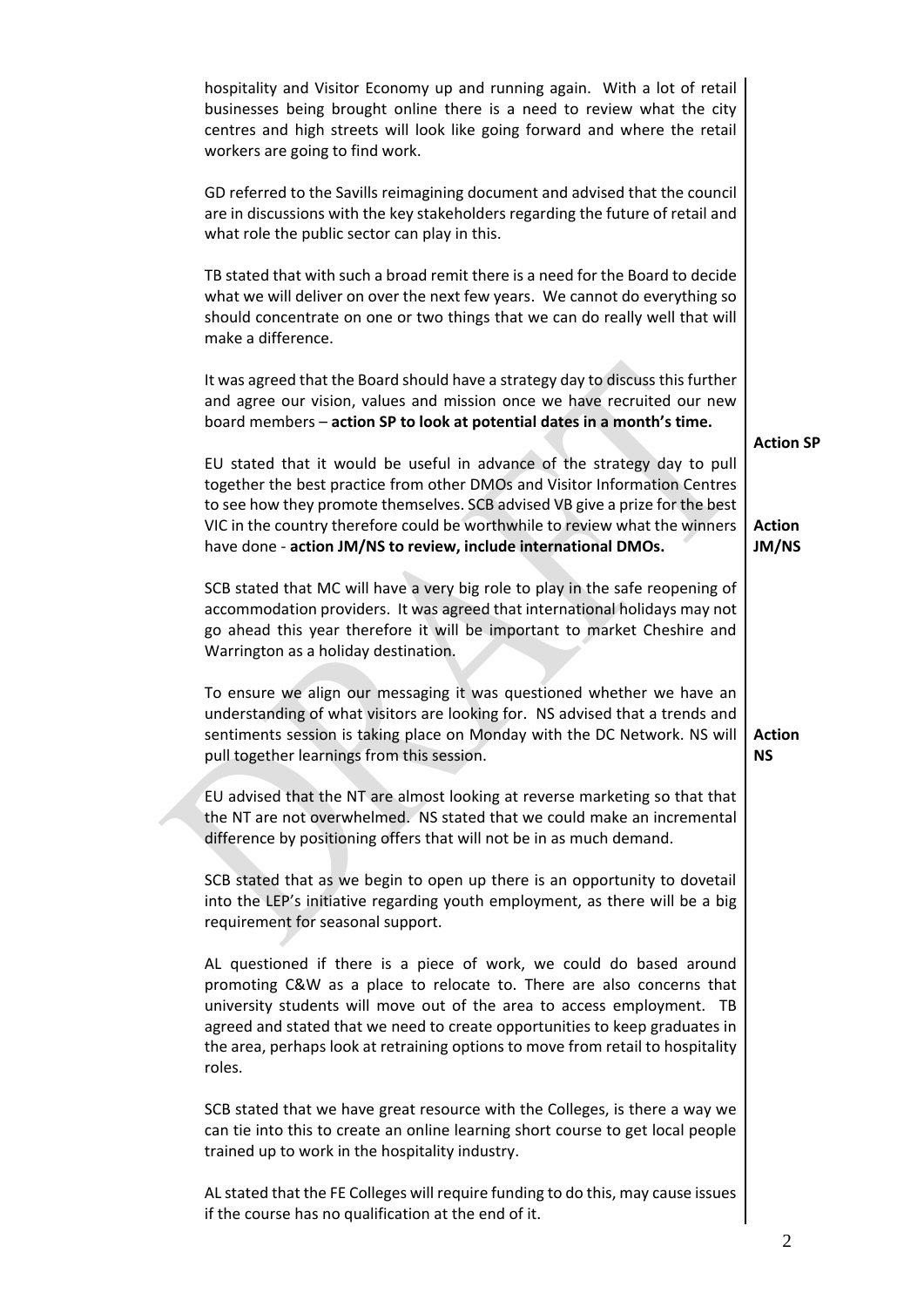PC and TB agreed to discuss this further outside the meeting.

PC sounded a note of caution around advertising Cheshire as a place to relocate to as there is huge sensitivity on building on green field development. Due to housing numbers and locations conversations need to take place with the 3 local authorities prior to developing a marketing campaign on this.

MG advised that there is a big trend to redevelop office space into smaller flats, this will help regenerate our town centres. There is a huge uncertainty on what will happen next, can we learn from the recovery from the Foot and Mouth outbreak in 2001.

# **5. Board Briefing Note / CEO Report**

JM referred Board members to the report circulated within the Board pack and highlighted the following key items.

- JM referred board members to letter to the PM appended to the CEO report which outlined our concerns. We are hearing through our networks that businesses are increasingly concerned about the amount of debt they are incurring and not knowing when the revenue will return. Another concern is Mental Health, particularly of business owners due to uncertainty of the tier restrictions changing at short notice and therefore the need to destroy stock.
- There may be an opportunity for MC to provide more support to our networks and to advise them what support is available to them. There is also a need to focus on the positives to build a better future in 2021 and beyond.
- We had some very strong Comms and marketing activity which gained strong coverage including national coverage, around the Christmas period over the shop local campaign.
- We are producing a monthly article for Cheshire Life magazine
- With regard to Destination Chester, Jamie Christon has agreed to be the Chair of the group.
- Operations and staffing, staff have continued to operate flexibly with staff supporting the Growth Hub and the VIC staff developing an online shop and supporting the Heritage Action Zone project.
- We have been looking to support staff wellbeing particularly where childcare requires flexibility.

RC questioned whether the success of the Christmas gift guide could be rolled out to other key events in the year such as Easter. JM advised that we are currently working on Valentine's Day. NS advised that the pandemic has given the opportunity to develop really interesting content and we will continue to build upon this work.

SB referred to the letter to the PM and stated that the timetable for a response will be approx. 3 months. MC needsto be influencer here.

SCB stated that it is essential that we build upon digital expertise, there is a key opportunity here to offer a reduced fee to partners for ongoing recovery marketing and digital messaging will be key to this.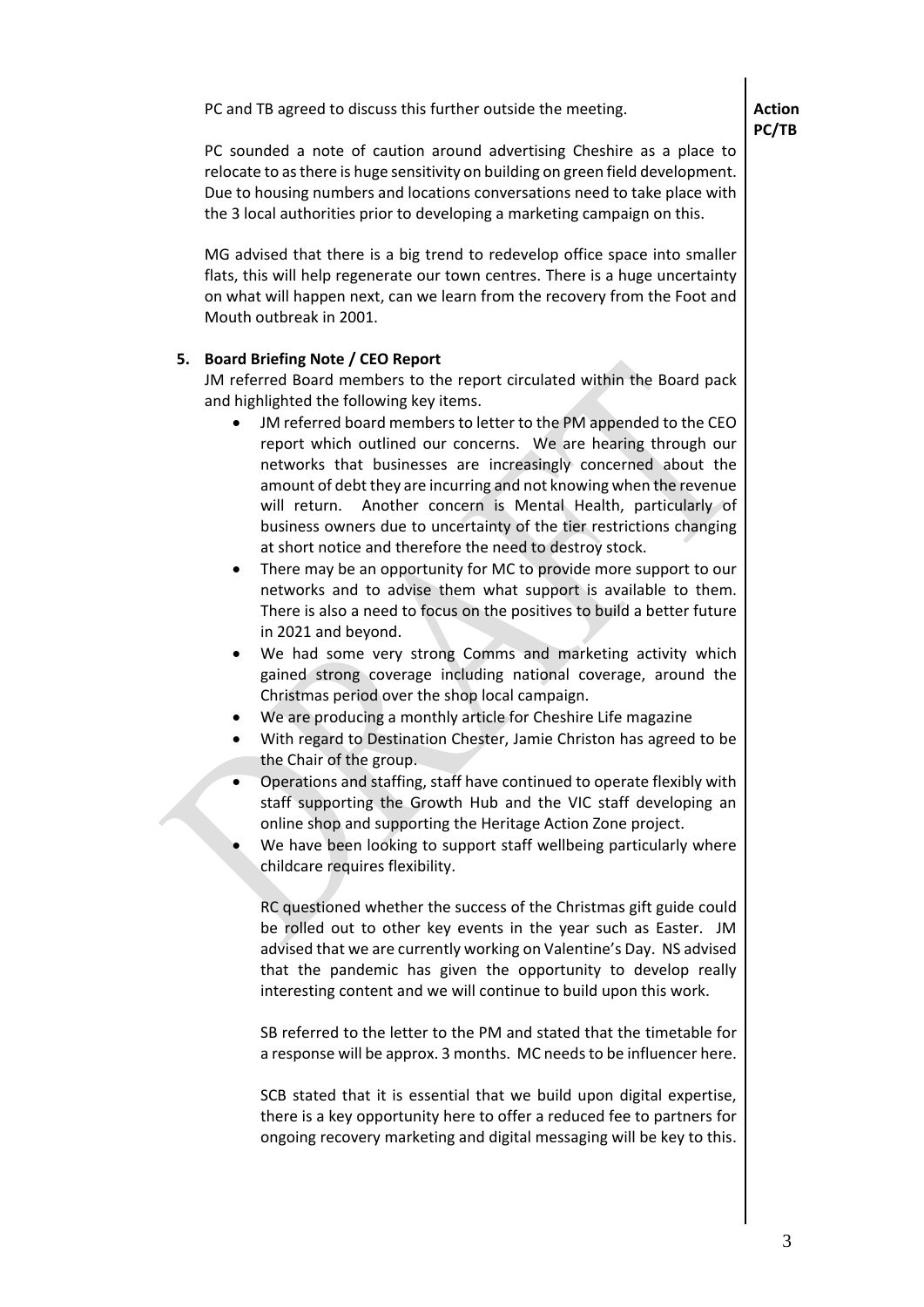JM advised that part of the work we are doing is to continue to support our partners and we do want to start conversations with partners in the coming months regarding charging membership fees.

EU questioned timing how are we forward planning and preparing content. Have we also looked at active partnerships with other publishers to gain a reciprocal advantage? NS advised that we have guest blogs from local influencers to help promotion. We are working on a 12-month marketing strategy, including promoting Cheshire Day at the end of March. We are also actively promoting pre-booking.

# **6. 2020/21 Q3 Financial Report TB introduced DW give an overview of the company finances.**

DW thanked SB for joining the Audit Group and for attending the meeting on the  $27<sup>th</sup>$  January and referred Board member to the minutes from that meeting included within the board pack.

The Audit Group continue to update and monitor the cashflow and reserves situation to ensure we do not put ourselves in a position where we do not have adequate reserves required for wind up costs.

JL referred Board members to the Q3 report included within the board pack and ran through the key elements of the report advising that the Audit Group are comfortable with the reported loss in the current circumstances and that our reserves, which are above our required wind‐up costs were sufficient to cover the loss.

EU questioned given that we have the sustainability from the LEP how do the scenarios play through to what our commitments are. JM advised that the LEP and MC invoice against different budget lines. We have a series of complimentary lines against different activities. It is a work in progress, and we hope to create greater transparency going forward.

PC stated that the LEP and MC employees work together as a team and the work of MC within the Growth Hub has been extremely valuable, especially with the need to move quickly to access funding from BEIS.

DW advised that that the Audit Group work very closely with Ian Brooks, Finance and Commercial Director at the LEP and stated that an exercise has taken place to look at the performance of both the LEP and MC individually and the entities together on a joint basis.

TB stated that it is important to have distinction between the financial performance of MC and the LEP. As a Board it is important that we are focussed on the success of MC.

# **7. Budget 2021/22 Scenarios**

AL questioned how realistic it is that MC will achieve commercial income.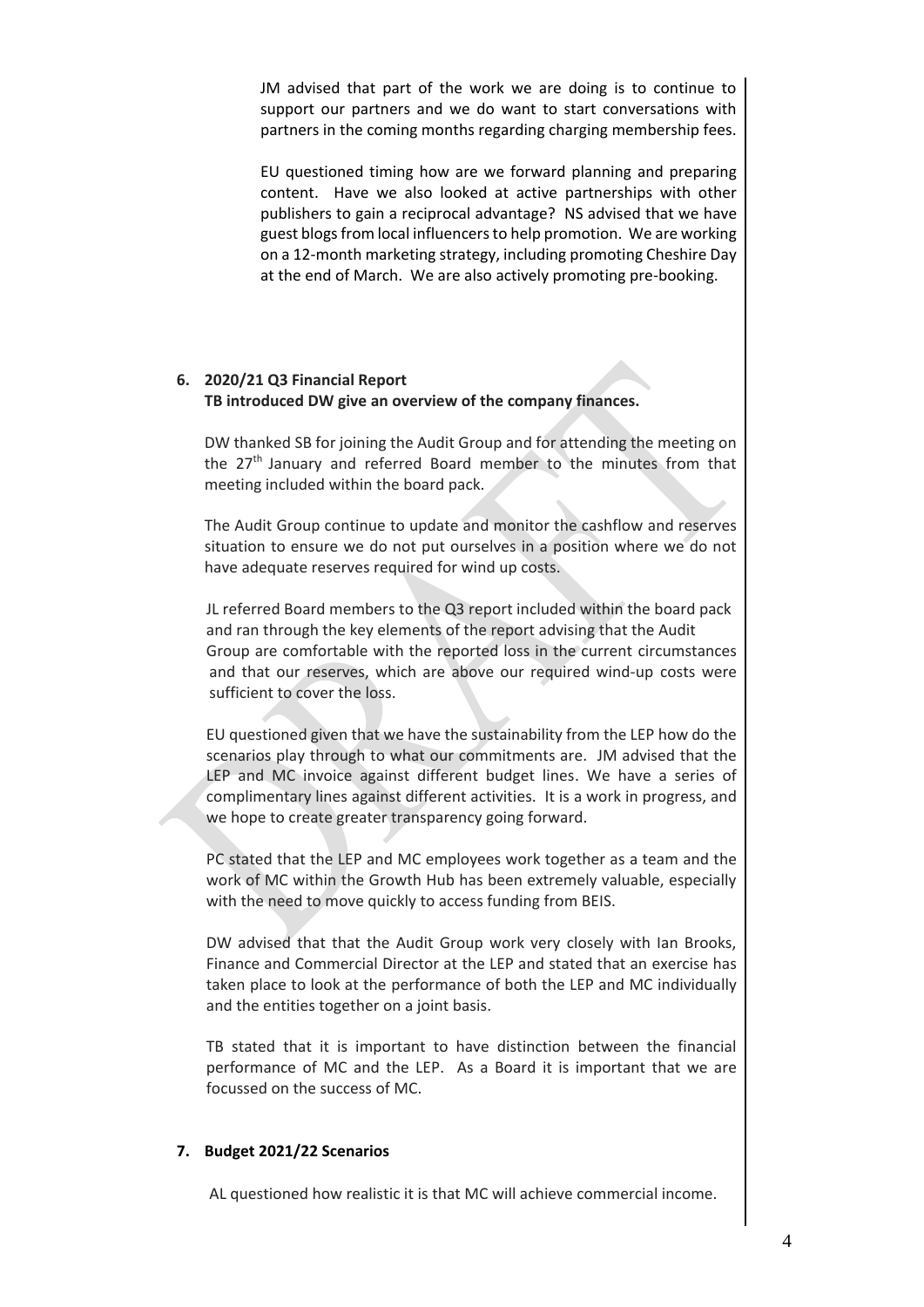JM advised that the 2020 budget has been included within the scenarios to show what income we would have expected if it had been a normal year and the other important comparison is to show the level of increase in LEP funding. The breakeven scenario assumes that the Growth Hub income continues.

JM's advice to the Board is that we should pursue commercial income, difficulty is knowing the level of commercial income. We believe this is the right strategic direction to take. In the event that commercial income is not forthcoming we will have to undertake a cost saving exercise at the end of Q1.

NS reiterated the need to pursue commercial income this year, but we need to be prudent on what commercial income we are expecting and to plan commercial activity accordingly. This would include looking at allowing businesses to pay later, reducing the number of guides that are produced. Christmas Market discussions will need to take place with the council before planning in any income from this project.

RC questioned whether we should retain our membership fee levels to ensure the partners value the service provided. NS stated that going forward we will look at our offer to ensure it is relevant and will aim to get back to normal levels in the next financial year.

JM advised that informal conversations have taken place with partners we will continue these conversations once we have agreement from the Board on the budget. In a couple of months we hope to have a clearer picture of the level of demand and ability to pay. Need to be seen to be supporting the sector. We will start to have more structured conversations if the board are supportive.

GD stated that for the partners it is a cashflow problem, we need to be coordinated and agree a timescale with the BID to ensure businesses are not getting asked for funds from several organisations at the same time.

JM/NS advised that we work closely with the BID and are having upfront conversations to ensure that what we are doing is achievable and sensitive at the same time.

TB and JM thanked David and Jules for their hard work particularly to Jules for getting to grip with the finances so quickly.

## **8. Any Other Business.**

NS stated that we are actively promoted National Women's Day on the 8<sup>th</sup> March and are looking for short videos and would encourage Eleanor, Sarah and Gemma to enter a video.